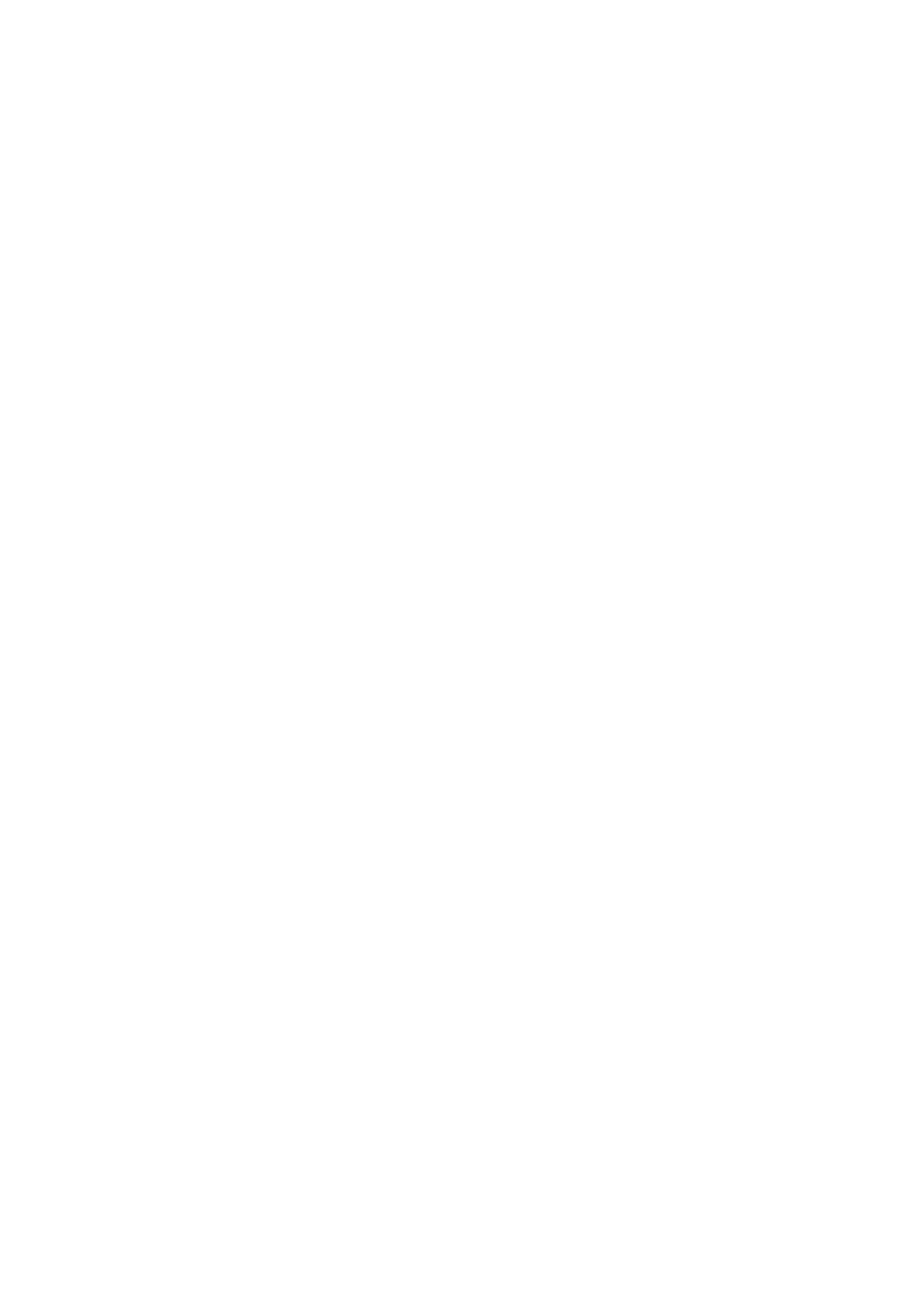Thank you for choosing Hatsan Galatian air rifle.

Always use caution when operating this rifle. Learn and obey the laws of your state and/or country, and be responsible in your use of this air rifle. Please read this manual completely before handling or shooting your air gun. It's the sole responsibility of the user to use this air gun properly and safely.

Your air rifle contains many features which gives greater handling, greater accuracy and enjoyment:

- Dovetail groove receiver for both 11mm and 22mm scope mounts.
- Precision rifled steel barrel for accuracy
- Manual Safety
- Synthetic or wooden stock all with elevation adjustable comb
- Stock length of pull and stock fit adjustable rubber recoil pad
- Adjustable rear & front sight with fiber optic. (except on Carbine versions)
- Quattro Trigger: 2-stage full adjustable match trigger for trigger travel and trigger load.
- Metal trigger
- Detachable air cylinder tube enabling to use spare air cylinders
- Built-in pressure gauge to monitor the cylinder pressure
- Standard quick-fill nozzle & air cylinder discharging cap
- Detachable 16-shot magazine in .177 (4.5mm) caliber, 14-shot magazine in .22 (5.5mm) and 13-shot magazine in .25 (6.35mm) caliber.
- Side lever action

#### Warning!

**1. Each HATSAN Galatian PCP air rifle contains pressurized air and should only be dismantled by a competent gunsmith. Do not attempt to dismantle the rifle if the rifle is partially or fully charged, except for removal and replacement of the air cylinder. Serious injury and/or damage may result if this instruction is ignored.** 

**Never shoot the rifle when the air cylinder is removed or empty. Otherwise serious damage/injury/ death may be caused on you or others and also your air rifle may get damaged. Never attempt to dismantle the air cylinder parts or air gauge when the air cylinder is fully or partially charged. Serious injury/death/damage may result if this instruction is ignored because of the pressurized air in the air cylinder.**

- **2. Use only factory manufactured waisted pellets that are no longer than the thickness of the rifle's magazine. Do not use BB ammunition with your rifle.**
- **3. HATSAN Galatian PCP air rifle is designed specifically for use with dry compressed air. NO OTHER GAS OR GAS COMBINATION MUST BE USED.**

**The rifle may be filled from a diver's bottle, a suitable compressor or by using a hand pump specifically made to fill pre-charged air guns.**

**MAXIMUM SAFE WORKING PRESSURE (SWP) : 200 BAR. RECOMMENDED FILL PRESSURE : 190 BAR**

#### GENERAL INSTRUCTIONS

Galatian series have rear & front sight assembled at factory (except Galatian Carbine versions). If not, you should mount Scopes and other alternate optic sights before use. Scopes and other alternate optic sights can also be mounted on Galatian having rear & front sight.(rear sight should be removed to mount the scope) Before using your new air rifle check if it is fully charged and abide the below basic safety rules.

#### Basic Safety Rules:

- 1. Treat every rifle as if it is loaded.
- 2. Never point the rifle at anyone, or allow anyone to point a rifle at you, even if you know it is not loaded.
- 3. Always carry the rifle so that the direction of the muzzle is under control, even if you stumble.
- 4. Always be sure of your target and what lies behind it before firing your rifle.
- 5. Never leave a loaded rifle unattended.
- 6. Beware of targets that tend to cause ricochets
- 7. It is compulsory for the user and bystanders to wear eye & ear protection when charging the air cylinder and when shooting.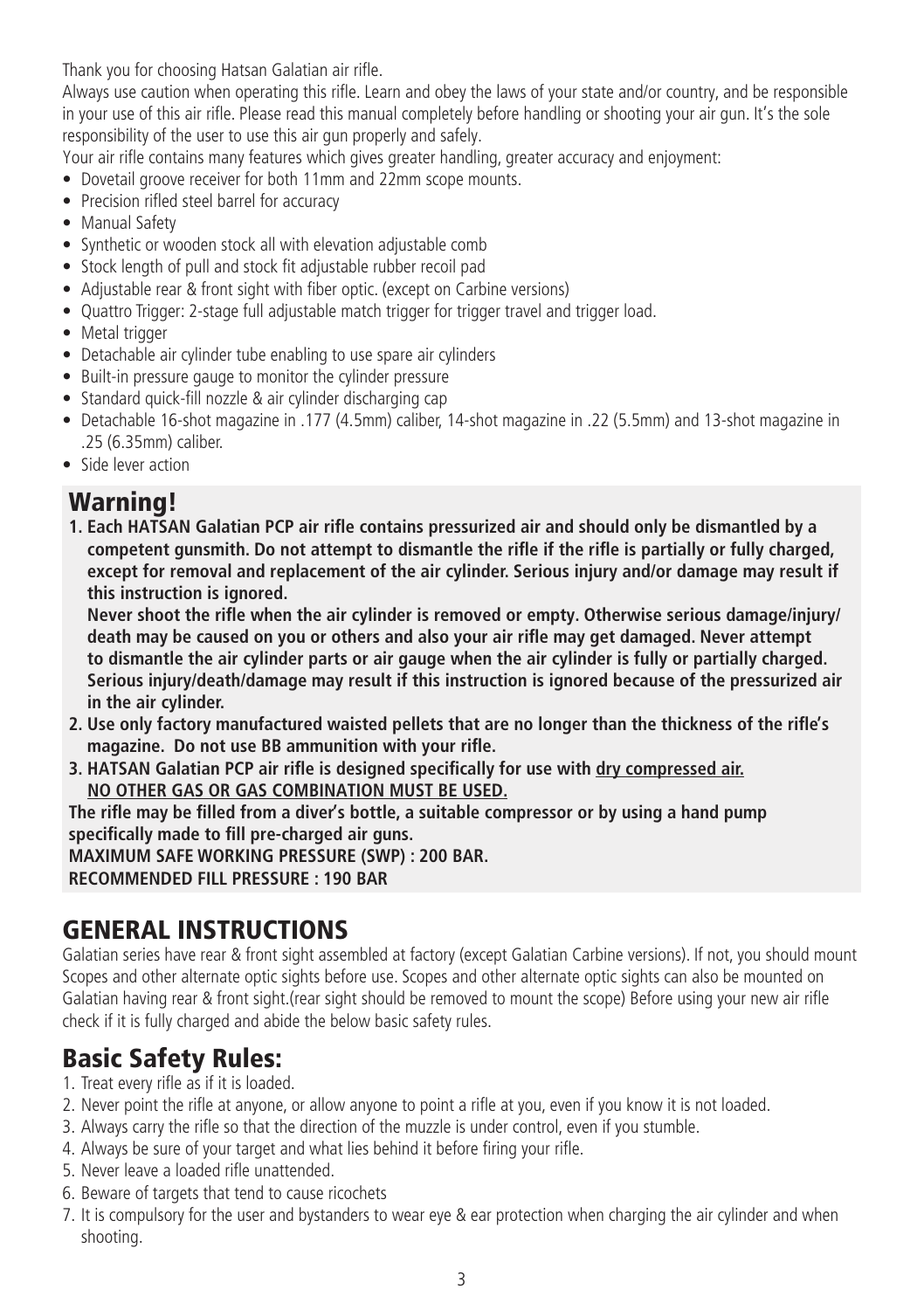# Section I. SPECIFICATIONS

Galatian PCP has a 16-shot magazine in .177 (4.5mm) caliber, 14-shot magazine in .22 (5.5mm) and 13-shot magazine in .25 (6.35mm) caliber. It is a pre-charged, manual loading, pneumatic air rifle with detachable air cylinder tube (255cc)

| <b>Barrel Length</b>           | 585mm / 23"        | <b>Carbine Version Barrel Length</b>  | $'$ 450mm / 17.7" |
|--------------------------------|--------------------|---------------------------------------|-------------------|
| Overall Length                 | $'$ 1075mm / 42.3" | <b>Carbine Version Overall Length</b> | $1100$ mm / 43.3" |
| Approx. Weight                 | 4kg / 8.8lbs       |                                       |                   |
| Maximum cylinder fill pressure | 200 Bar            |                                       |                   |

#### **Maximum Muzzle Velocity/Energy:**

safety button. In this position, the gun

1190fps (360m/s) in cal .177 (4.5mm), Energy 37Joules / 27ft.lbs 1100fps (333m/s) in cal.22 (5.5mm), Energy 53Joules / 39ft.lbs 1000fps (303m/s) in cal.25 (6.35mm), Energy 60Joules / 44ft.lbs

#### **Carbine Version Maximum Muzzle Velocity/Energy:**

1130fps (342m/s) in cal .177 (4.5mm), Energy 33Joules / 24ft.lbs 1050fps (318m/s) in cal.22 (5.5mm), Energy 49Joules / 36ft.lbs 950fps (287m/s) in cal.25 (6.35mm), Energy 54Joules / 40ft.lbs

\* Above maximum muzzle velocity figures may differ depending on the pellet weight & shape.

\* The energy restriction of a particular country can be achieved by the reduction in the muzzle velocity. The above maximum velocity figures are obtained when there is no energy restriction on the air rifle and when measured at optimum pressure value in the air tube. As a nature of PCP air rifles the velocity starts low at maximum pressure level in the air tube, then starts to increase and gets to the maximum at optimum pressure value in the air tube; and then it starts to decrease again as the pressure in the air cylinder gets too low.

# Section II. BASIC PARTS OF YOUR GUN



is ready to shoot. (Fig. 2) CAUTION: **Until you are actually ready to shoot, keep the safety button in the "ON" position** (Fig. 1).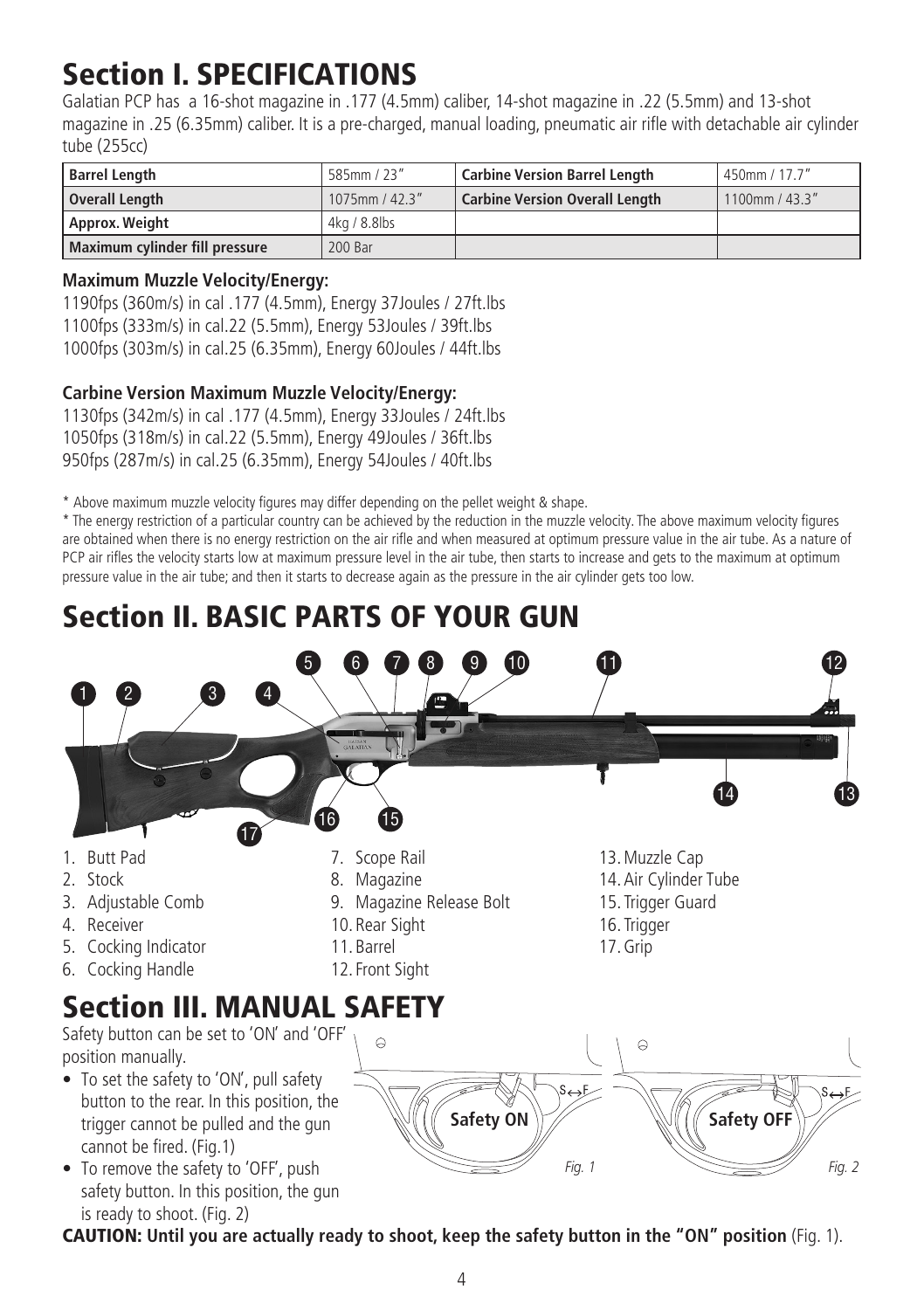# Section IV. QUATTRO TRIGGER

Your air rifle is equipped with Quattro trigger, (Fig. 3), you can adjust "trigger travel" & "trigger pull" as follows:

**BOLT#1** is for trigger pull force adjustment.

For less trigger pull force prior to discharge, rotate BOLT#1 clockwise; and vice versa.

**BOLT#2** is for trigger travel adjustment.

For less trigger travel prior to discharge, rotate BOLT#2 clockwise; and vice versa.

**BOLT#3** is for adjusting the trigger force to pull the trigger till the end of 1st stage. When this is turned clockwise, this force increases; and vice versa. *Fig. 3*

## Section V. MICRO ADJUSTABLE REAR-SIGHT & ADJUSTABLE FRONT SIGHT

Your air rifle come with fiber optic rear & front sight fitted-except on carbine versions whereas you should fit a scope or other alternate optic sights..

The rear-sight is a sensitive device and can be adjusted both for elevation and windage.

Windage adjustment

- If the shot is deflected to the left of the target, turn the SCREW#1 clockwise. (Fig. 4)
- If the shot is deflected to the right of the target, turn the SCREW#1 counter-clockwise. (Fig. 4)

#### **Elevation adjustment**

- If the shot is too high, turn SCREW#2 clockwise. (Fig. 4)
- If the shot is too low, turn SCREW#2 screw counter-clockwise. (Fig. 4) **Further elevation adjustment is possible by means of the adjustable front sight.**
- If the shot is too high, turn KNOB#3 clockwise. (Fig. 5)
- If the shot is too low, turn KNOB#3 counter-clockwise. (Fig. 5) *Fig. 5*

# Section VI. OPERATING INSTRUCTIONS:

### Warning!

- **1. Before filling the air cylinder; make sure the air rifle is not cocked, safety is at ON position, no pellets are loaded in the air rifle and/or barrel and magazine is not mounted on the gun.**
- **2. Take all safety measures before filling the air cylinder. It is compulsory for the user and bystanders to wear eye & ear protection when filling the air cylinder.**
- **3. While filling in the air cylinder; the pressure in the air cylinder must be monitored from the air gauge of the hand pump or scuba charging kit. Do not look thru the air gauge on the air cylinder during filling process of the air cylinder.**

**Charging the Rifle:** Fit the filler nozzle to the air-line of the charging equipment, which must incorporate a pressure gauge. Ensure both filler nozzle and rifle filler hole are clear from dirt and push the nozzle into the filler hole. Fill the rifle to the cylinder pressure quoted previously in this manual. Do not exceed the maximum fill pressure as this will reduce the velocity of the rifle and may damage rifle components. When using the diver's bottle, refill the rifle slowly to prevent the heat created by the filling operation damaging the rifles components.

\*Undo the bleeder valve on the hose before disconnecting the fill nozzle from the rifle. You can assemble spare air cylinder to your rifle. In order to do that, first remove the air cylinder







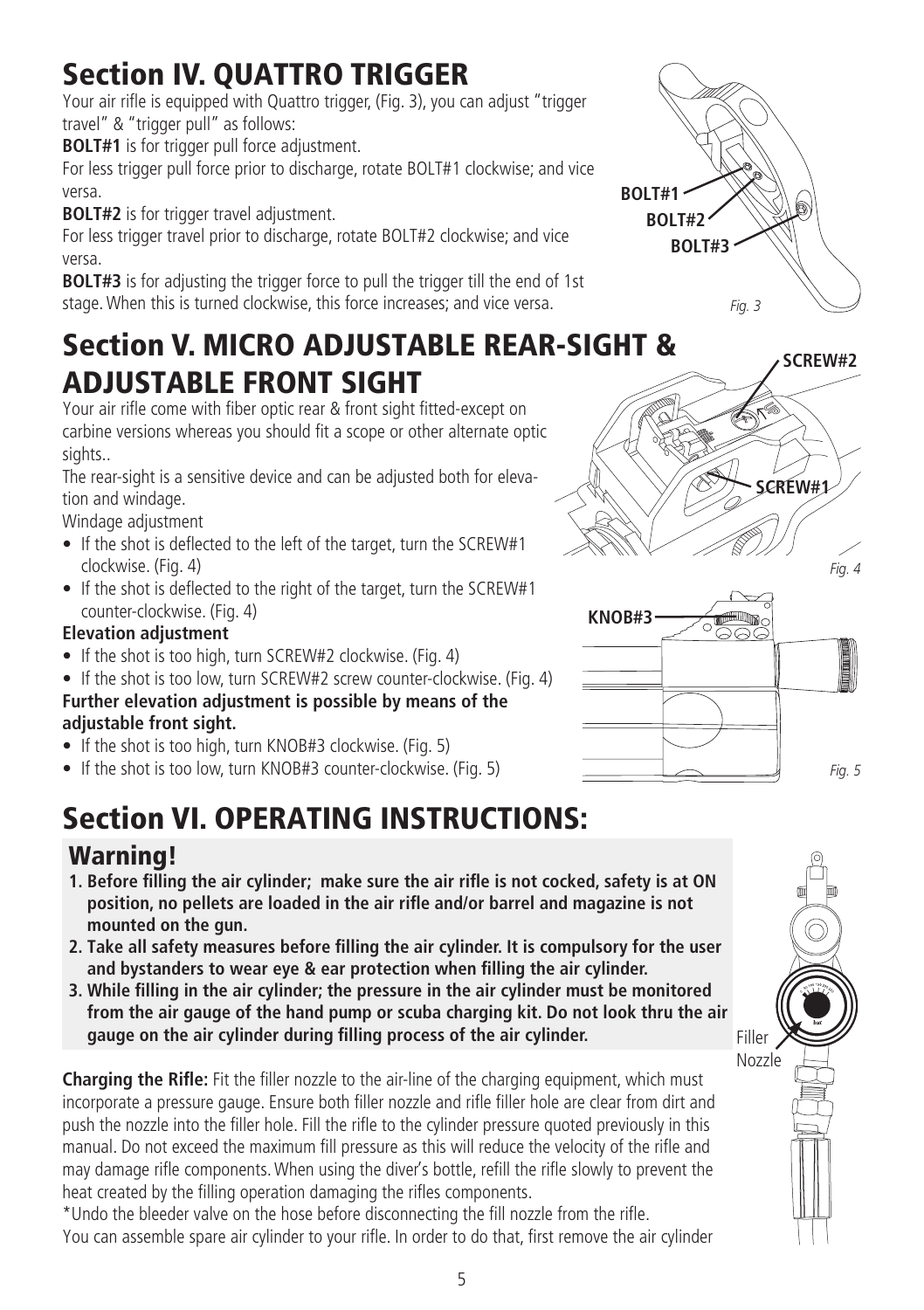mounted on the rifle by turning it counter-clockwise. Then assemble the spare air cylinder by aligning and rotating it clockwise.

#### **Loading the rifle & shooting**

- 1. The magazine comes in the box as not assembled on the air rifle for safety purposes. It incorporates a raised boss on its rear face and can only be fitted one way to the rifle. It rotates clockwise when viewed from the rear of the rifle.
- 2. Load pellets through the rear of the magazine. (Fig.6). Push the pellet noses through the retaining O-ring until their skirts lie flush or below the bottom of the magazine face.



*Fig. 6*



- 3. To fit the magazine on the air rifle; pull the cocking handle backwards and lock it in the rear. (Fig. 7). Here you will notice the red ring around the cocking indicator becomes visible, which shows the air rifle is cocked. **THIS OPERATION COCKS THE TRIGGER MECHANISM/HAMMER ASSEMBLY. IF THE SAFETY IS SET TO OFF POSITION AND THE TRIGGER IS PULLED, THE RIFLE WILL DISCHARGE.**
- 4. Push forward the magazine release bolt and lock it there. Insert the magazine into its slot the right. (Fig. 7) & Fig. 8)

Unlock magazine release bolt by sliding it backwards. (Fig. 9). If necessary rotate the magazine counter-





clockwise until its movement is arrested by the magazine stop. **DO NOT CLOSE THE COCKING HANDLE / MAGAZINE RELEASE BOLT UNTIL YOU ARE READY TO FIRE.** 

**ENSURE THE COCKING HANDLE IS FULLY CLOSED BEFORE FIRING THE RIFLE AS ITS PERFORMANCE WILL BE AFFECTED IF NOT FULLY CLOSE.**

- 5. Close the cocking handle and lock it in the forward position. (Fig. 9)
- 6. Sight-in either with sights or other optic sights; disengage safety and get ready for shooting.
- 7. Pull the trigger gently and the rifle will fire.
- 8. To reload rifle, pull the cocking bolt fully and close so the next pellet is indexed with the barrel. Then repeat above items 6 & 7.

**Note:** As the pellets are used and the magazine rotates, its empty chambers become visible above the barrel housing. These chambers may be refilled as they are revealed without removing the magazine if desired. Note: You cannot cock the rifle and index the next pellet in the magazine unless you shoot the previous pellet in the barrel. This is because of a feature which prevents more than one pellet being loaded in the barrel which may cause damage to the rifle.

**Comb Adjustment:** The comb is adjustable for elevation. Simply loosen the 2 screws located beneath the comb and adjust the comb elevation suitable to your aiming position. Then tighten the screws so the comb becomes solid. The screws can be adjusted with a suitable screw driver or with a coin.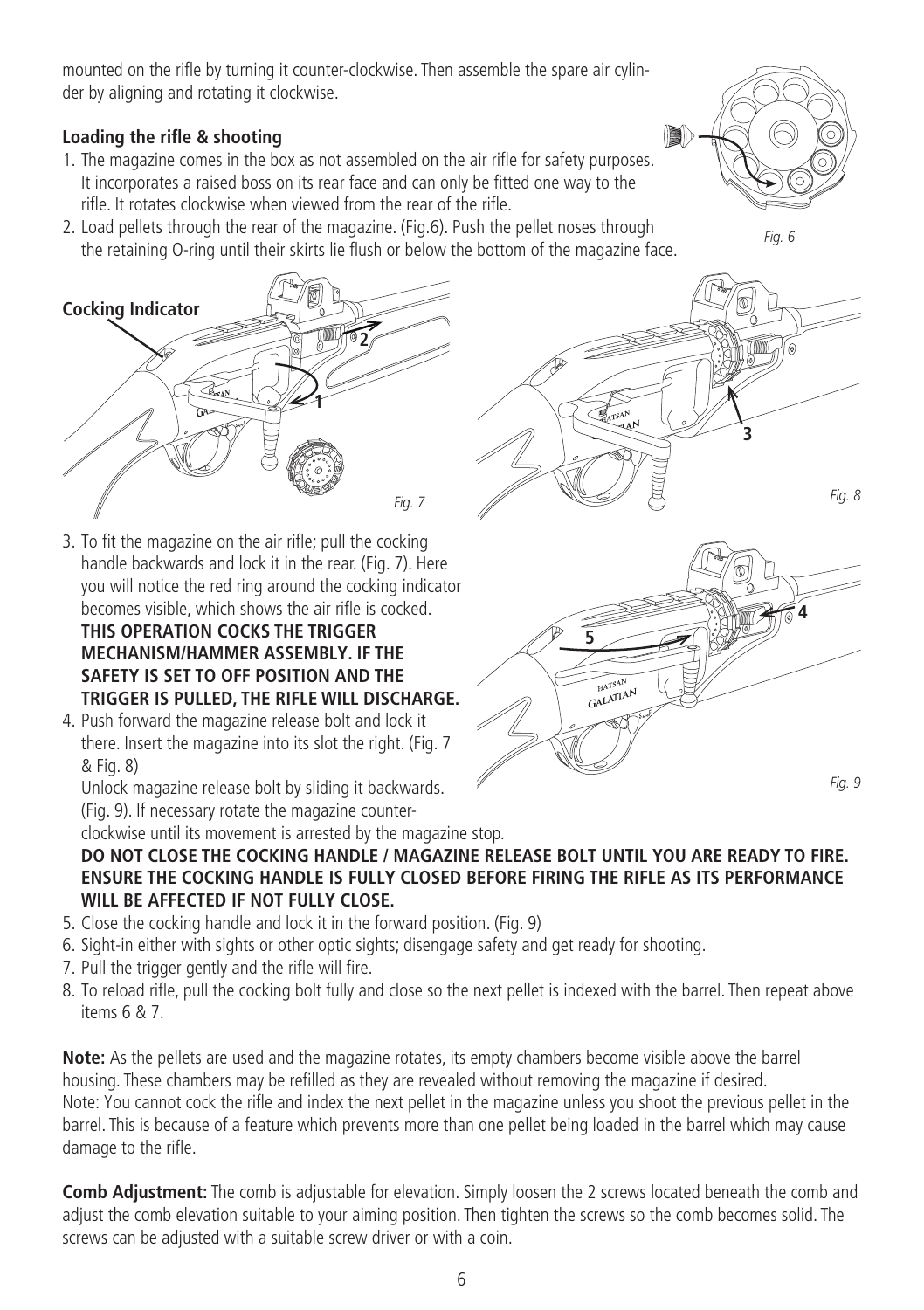

**Stock Length of Pull Adjustment:** The butt pad is adjustable for stock length of pull. Simply loosen the 2 screws located on the left side of stock comb and adjust the comb elevation suitable to your aiming position. Then tighten the screws so the comb becomes solid. The screws can be adjusted with a suitable screw driver or with a coin.

**Butt Bad Adjustment:** The butt pad is adjustable for height and it rotates slightly over stock providing you the perfect height and angle of the butt pad. In order to adjust the butt pad, simply loosen the bolt in the butt pad with a suitable allen wrench; and raise or lower it according to shooting conformance. Then tighten the bolt.

# Section VII. MAINTENANCE

#### Warning!

**Never attempt to disassemble this rifle when it is charged, except for removal and replacement of the air cylinder. Never fire the rifle when the air cylinder is removed or empty. Failure to obey this instruction could result in serious injury/death and damage to your air rifle.**

Never lubricate inside the barrel as this will affect the accuracy & grouping of the rifle in negative manner. Occasionally apply proper mineral based oils sparingly to the following parts:

- The trigger mechanism
- The pellet probe
- The cocking lever sliding surface
- The stern of the magazine pin and the magazine release.
- The magazine axis hole and the outer O-ring.

#### **DO NOT OVER-LUBRICATE THE RIFLE!**

- It is recommended to clean the barrel with a cleaning rod every 500 shots. Never lubricate inside the barrel.
- Before you begin oiling or cleaning your air gun, always check to make sure it is unloaded.
- Always be sure your gun barrel is clean and not blocked.
- After cleaning ensure that no cleaning patch or other obstruction remains in the barrel.
- Annually, take your air gun to a gunsmith even if it seems to be working well, since some issues in your gun may not be apparent from external examination.
- Take your air gun to a gunsmith if water, sand, etc. enters the internal mechanism of the air gun, for complete cleaning.
- Dangerous conditions may occur if you do not keep your air gun clean and working properly.

#### **Quick Fill Nozzle O-Rings Replacement**

After a period of time, the O-rings on the fill nozzle will need to be replaced. The need for this will become noticeable if air is heard leaking from the nozzle or the nozzle ejected from the rifle while charging the rifle. Always ensure to replace both O-rings.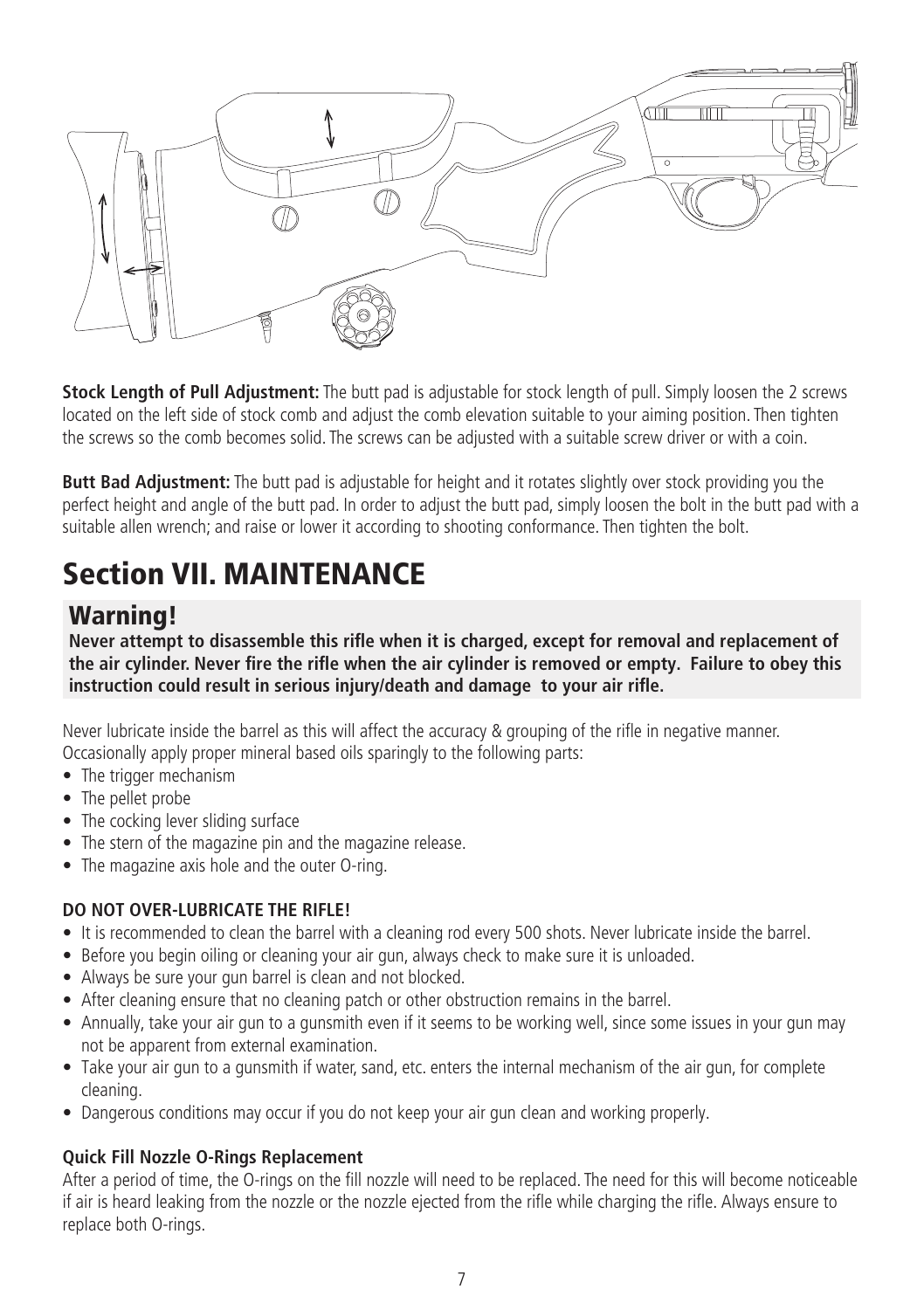#### **Magazine O-rings Replacement**

The O-ring which retains the pellets in the magazine will need to be replaced after many hundreds of shots have been fired. Its replacement becomes apparent when the rifle's cocking lever becomes stiff to operate. Repositioning the O-ring in its groove may also overcome the stiffness. Lightly oil the replacement O-ring before fitting.

# Safety Measures & Warnings

- This air gun will fire if cocked, loaded, safety disengaged and trigger pulled.
- Air guns are not toys. Never let young children use an air gun unsupervised. Adult supervision is strictly required during use. Misuse or careless use may cause serious injury or death.
- Learn how your air gun operates and safe gun handling procedures before loading and using it.
- **• ALWAYS USE EYE & HEARING PROTECTION AND MAKE BYSTANDERS USE THE SAME.** Failure to do so may result in eye injuries and permanent hearing loss.
- Do not point at anything you do not intend to shoot even though the gun is unloaded. Always keep the gun pointed in a safe direction.
- Never pull a gun toward you by the muzzle.
- Always aim at a safe target, taking care that it does not conceal any other object.
- Before you fire, consider where the pellet will travel should you miss your intended target, thus ensuring no damage or harm could result.
- Be sure of your target before you pull the trigger. Never shoot at sounds.
- When shooting, always have a safe shooting range, that is; have a safe area for shooting, a safe distance between you and the target, and a safe backstop to trap the pellets and hold the target.
- Do not fire at a target, which allows ricochets or deflections. Do not fire into or at water.
- • Do not fire at or near power lines or insulators. Be especially careful in wooded areas where power lines may not be as visible.
- Do not load the gun until you are ready to shoot.
- Always keep your fingers away from the trigger & muzzle during cocking and handling.
- • Do not walk, run or jump when carrying a loaded or cocked air gun. A loaded or a cocked gun should never be carried inside a vehicle, house, camp or public place. Never climb a tree or fence or jump a ditch with a loaded gun. In such a case, first unload it and hand the gun to a friend or place it on the ground on the other side of the obstacle before crossing yourself.
- When transporting the gun, keep it unloaded and 'on safe'.
- Always keep the gun 'on safe' until you are ready to shoot even if the gun is unloaded.
- Do not put the gun away loaded and unattended.
- Always check to see if the gun is 'on safe' and unloaded when getting it from another person or from storage.
- Always keep the air gun and/or pellets out of the reach of children. Keep the air gun and pellets in separate places. better if under lock and key.
- Do not attempt to disassemble or tamper with your gun. Use a competent gunsmith. Many air guns contain powerful springs or high pressure air cylinders which can cause serious injury if released in an uncontrolled manner.
- Always handle and treat your gun as though it were loaded.
- • Improper use or handling of air guns is not the responsibility of the manufacturer or distributor, under any circumstances. The user is responsible for any harm, which may be caused.
- Think first, fire second. Don't rely on any mechanical safety. Half safe is not safe.
- Be safe not sorry. Respect other's property.
- Air guns should never be used under the influences of alcohol or drugs.